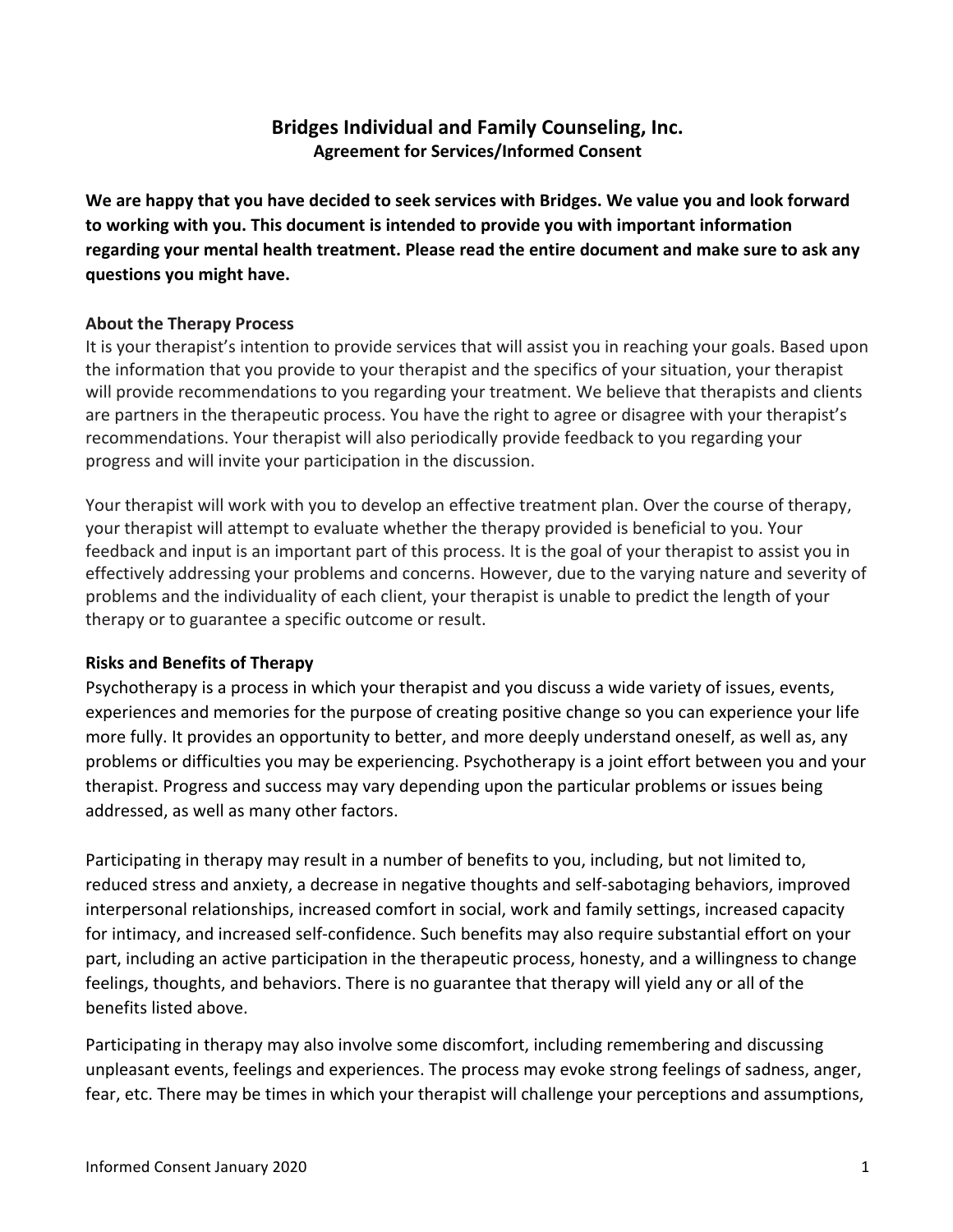and offer different perspectives. The issues presented by you may result in unintended outcomes, including changes in personal relationships. You should be aware that any decision on the status of your personal relationships is ultimately your responsibility.

## **Confidentiality**

The information disclosed by you is generally confidential and will not be released to any third party without written authorization from you, except where required or permitted by law. Exceptions to confidentiality, include, but are not limited to, reporting child, elder and dependent adult abuse, when a client makes a serious threat of violence towards a reasonably identifiable victim, or when a client is dangerous to him/herself or the person or property of another.

# **Minors and Confidentiality**

Communications between therapists and clients who are minors (under the age of 18) are confidential. However, parents and other guardians who provide authorization for their child's treatment are often involved in their treatment. Consequently, your therapist, in the exercise of his or her professional judgment, may discuss the treatment progress of a minor client with the parent or caretaker. Patients who are minors and their parents are urged to discuss any questions or concerns that they have on this topic with their therapist.

# **Appointment Scheduling and Cancellation Policies**

Sessions are typically scheduled to occur one time per week at the same time and day if possible. Your therapist may suggest a different amount of therapy depending on the nature and severity of your concerns. Your consistent attendance greatly contributes to a successful outcome. In order to cancel or reschedule an appointment, you are expected to notify your therapist at least 24 hours in advance of your appointment. If you do not provide your therapist with at least 24 hours' notice in advance, you are responsible for payment for the missed session. Please understand that your insurance company will not pay for missed or cancelled sessions.

## **Therapist Availability/Emergencies**

You are welcome to phone your therapist in between sessions. However, as a general rule, it is our belief that important issues are better addressed within regularly scheduled sessions.

You may leave a message for your therapist at any time on his/her confidential voicemail. If you wish your therapist to return your call, please be sure to leave your name and phone number(s), along with a brief message concerning the nature of your call. Non-urgent phone calls are returned during the therapist's normal workdays within 24 hours. If you have an urgent need to speak with your therapist, please indicate that fact in your message and follow any instructions that are provided by your therapist's voicemail.

In the event of a medical or psychiatric emergency or an emergency involving a threat to your safety or the safety of others, please call 911 to request emergency assistance.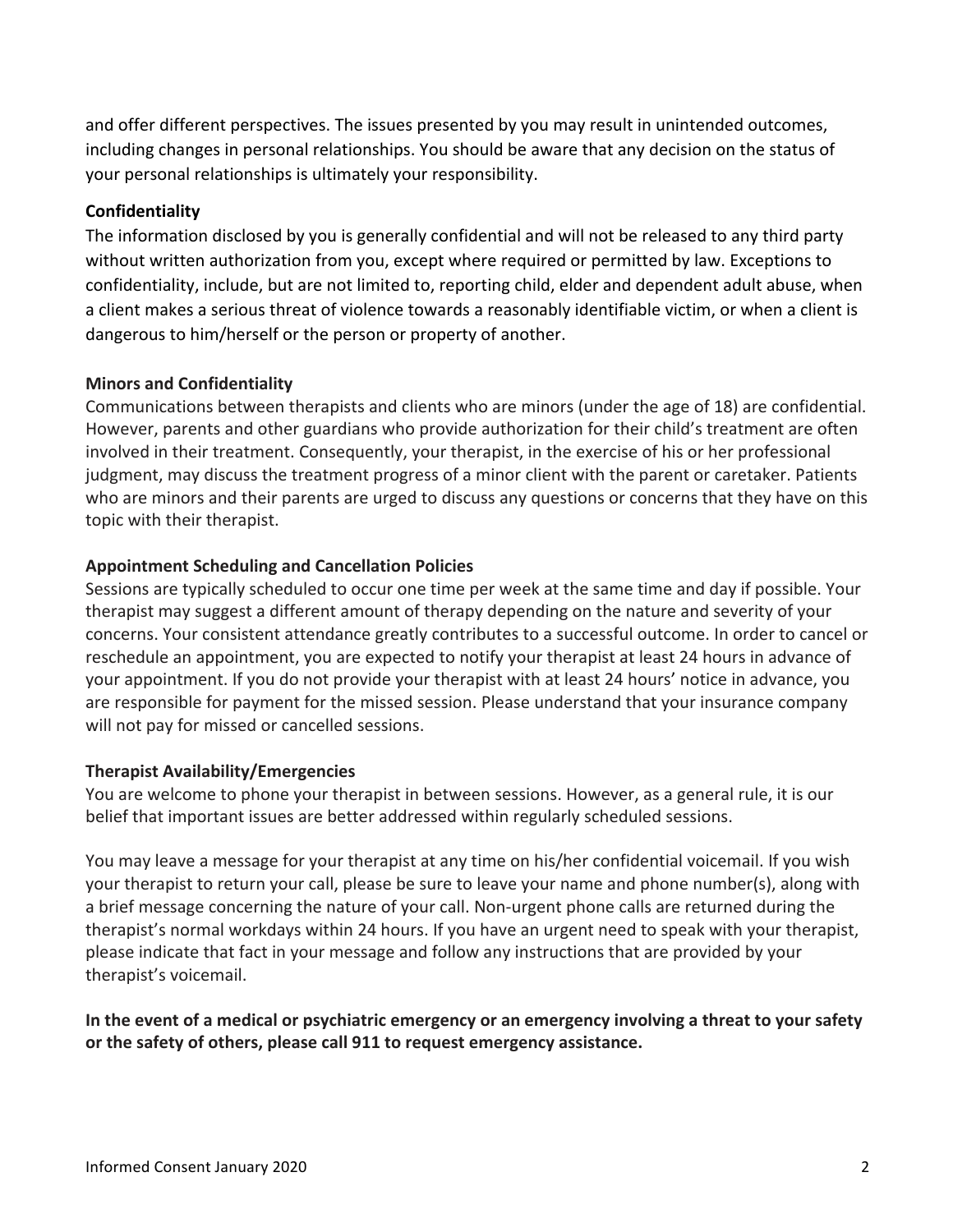# **Therapist Communications**

Your therapist may need to communicate with you by telephone or other means. Please indicate your preference by checking one of the choices listed below. Please be sure to inform your therapist if you do not wish to be contacted at a particular time or place, or by a particular means.

- My therapist may call me on my home phone. My home phone number is:
- My therapist may call me on my cell phone. My cell phone number is:
- My therapist may send a text message to my cell phone. My cell phone number is:
- My therapist may call me at work. My work phone number is:
- My therapist may communicate with me by e-mail. My e-mail address is:
- My therapist may send mail to me at my home address.
- My therapist may send mail to me at my work address.

Sensitive, clinical information is to be discussed over the phone or in-person as deemed appropriate by your therapist. For appropriate e-mail or text communication your therapist will respond to your e-mail or text within 24 hours. Potential risks of using electronic communication may include, but are not limited to; inadvertent sending of an e-mail or text containing confidential information to the wrong recipient, theft or loss of the computer, laptop or mobile device storing confidential information, and interception by an unauthorized third party through an unsecured network. E-mail messages may contain viruses or other defects and it is your responsibility to ensure that it is virus-free. In addition, email or text communication may become part of the clinical record.

## **Fees and Insurance**

| The usual and customary fee for service is                                                               | per 50- minute session. Sessions longer than |
|----------------------------------------------------------------------------------------------------------|----------------------------------------------|
| 50-minutes are charged for the additional time pro rata. Your therapist reserves the right to            |                                              |
| periodically adjust this fee. You will be notified of any fee adjustment in advance. The agreed upon fee |                                              |
| between you and your therapist is                                                                        |                                              |

Fees are payable at the time that services are rendered. Please ask your therapist if you wish to discuss a written agreement that specifies an alternative payment procedure.

Please inform your therapist if you wish to utilize health insurance to pay for services. If your therapist/provider is a contracted provider for your insurance company, your therapist/provider will discuss the procedures for billing your insurance. The amount of reimbursement and the amount of any co-payments or deductible depends on the requirements of your specific insurance plan. You should be aware that insurance plans generally limit coverage to certain diagnosable mental conditions. You should also be aware that you are responsible for verifying and understanding the limits of your insurance coverage. If your therapist is not a contracted provider with your insurance company, managed care organization. Should you choose to use your insurance, your therapist will provide you with a statement, which you can submit to the third-party of his/her choice to seek reimbursement of fees already paid. Although your therapist/provider is happy to assist your efforts to seek insurance reimbursement, we are unable to guarantee whether your insurance will provide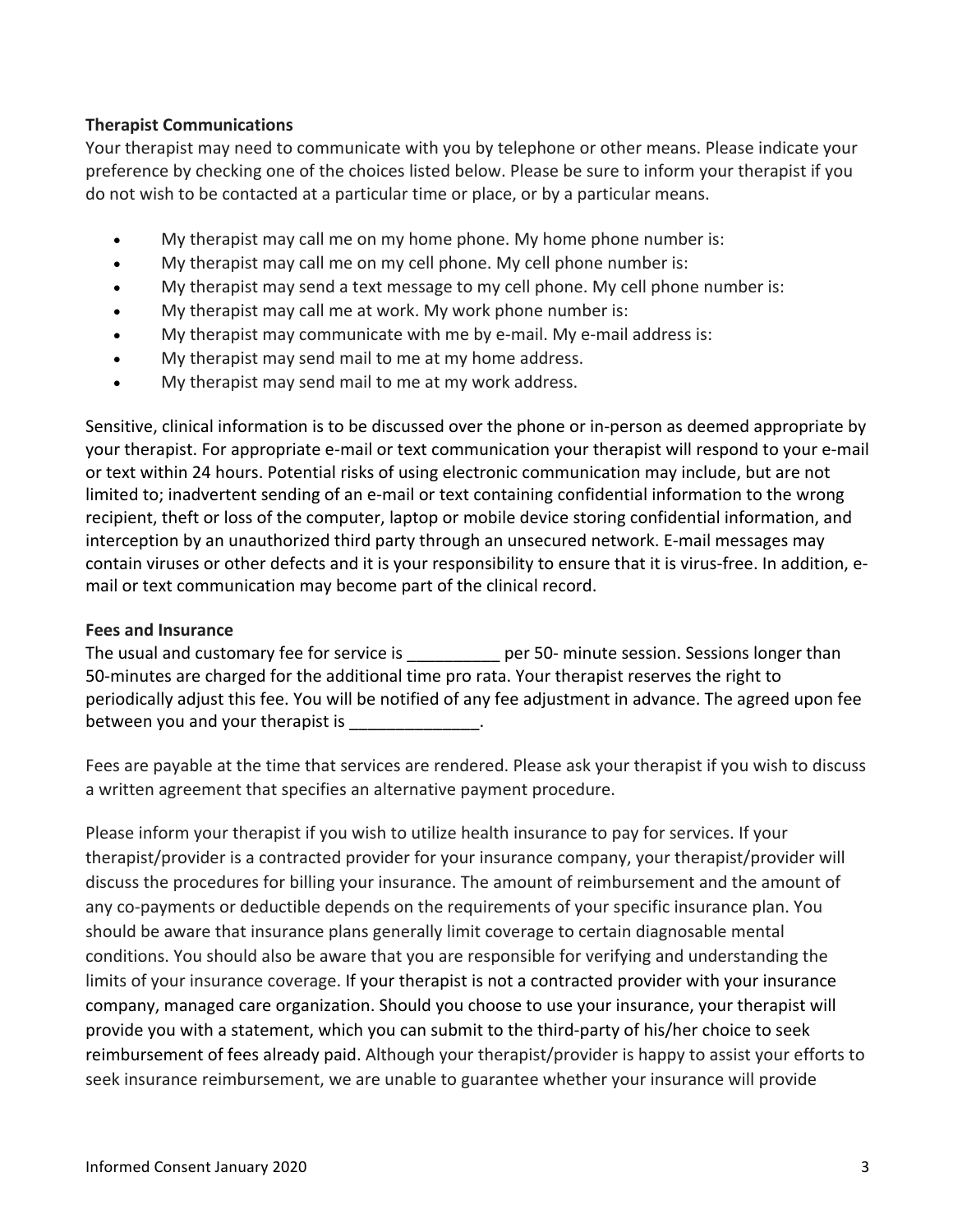payment for the services provided to you. Please discuss any questions or concerns that you may have about this with your therapist.

If for some reason you find that you are unable to continue paying for your therapy, you should inform your therapist. Your therapist will help you to consider any options that may be available to you at that time.

# **Records and Record Keeping**

Your therapist may take notes during session or following a session. Your therapist may also produce other notes and records regarding your treatment. These notes constitute your therapist's clinical and business records. Such records are the sole property of your therapist. Should you request a copy of your therapist's records, such a request must be made in writing. Your therapist reserves the right, under California law, to provide you with a treatment summary in lieu of actual records. Your therapist also reserves the right to refuse to produce a copy of the record under certain circumstances, but may, as requested, provide a copy of the record to another treating health care provider. Your therapist will maintain your records for seven years following termination of therapy. However, after seven years, your records will be destroyed in a manner that preserves your confidentiality.

## **Professional Consultation**

Professional consultation is an important component of a healthy psychotherapy practice. As such, your therapist may regularly participate in clinical, ethical, and legal consultation with appropriate professionals. During such consultations, your therapist will not reveal any personally identifying information regarding you.

# **Psychotherapist-Client Privilege**

The information disclosed by you, as well as any records created, is subject to the psychotherapistclient privilege. The psychotherapist-client privilege results from the special relationship between your therapist and you in the eyes of the law. It is akin to the attorney-client privilege or the doctor-patient privilege. Typically, the client is the holder of the psychotherapist-client privilege. If the therapist received a subpoena for records, deposition testimony, or testimony in a court of law, your therapist will assert the psychotherapist-client privilege on your behalf until instructed, in writing, to do otherwise by You or your representative. You should be aware that you might be waiving the psychotherapist-client privilege if you make your mental or emotional state an issue in a legal proceeding. You should address any concerns you might have regarding the psychotherapist-client privilege with your attorney.

## **Client Litigation**

Your therapist will not voluntarily participate in any litigation, or custody dispute in which you and another individual, or entity, are parties. Your therapist has a policy of not communicating with your attorney and will generally not write or sign letters, reports, declarations, or affidavits to be used in your legal matter. Your therapist will generally not provide records or testimony unless compelled to